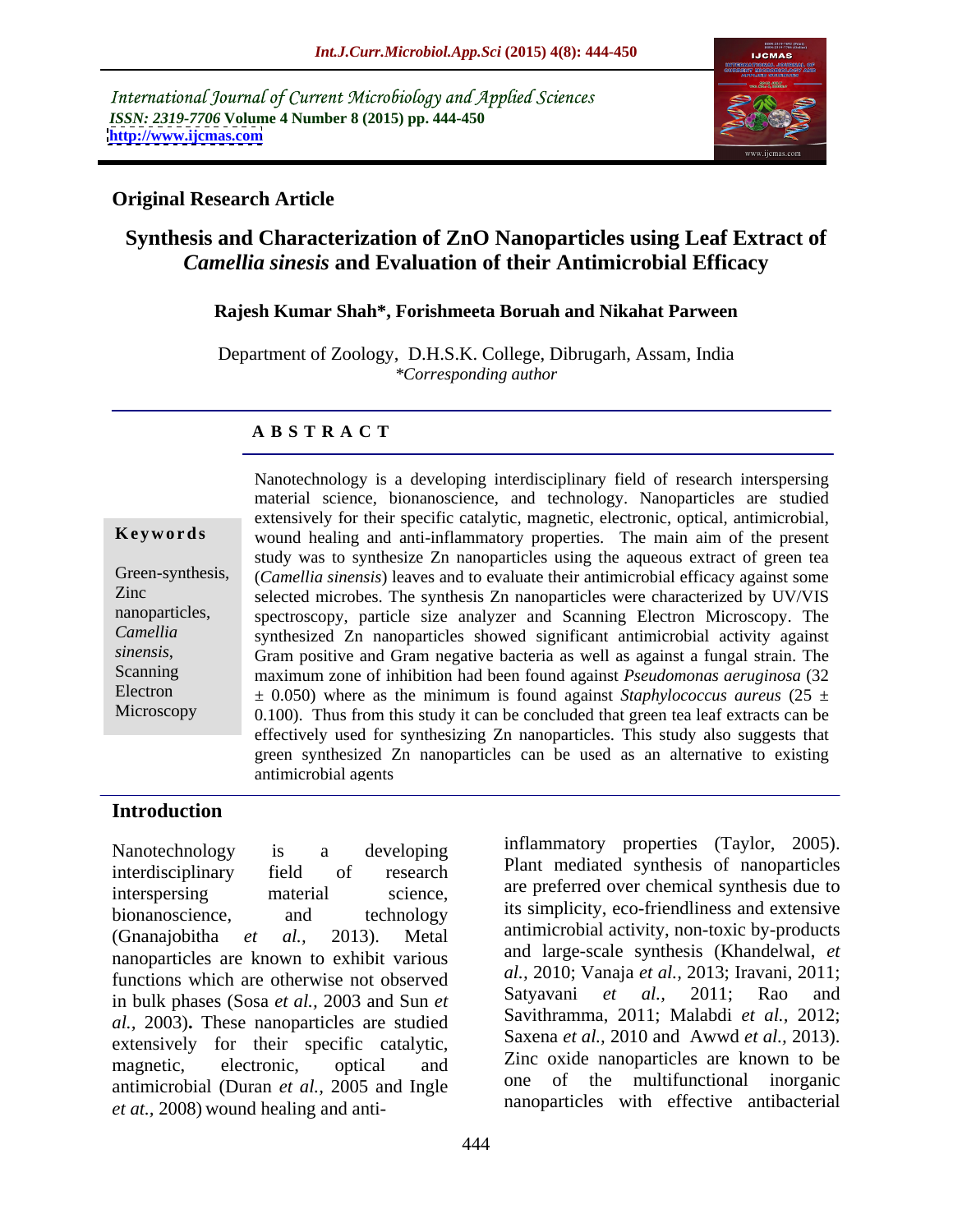activity (Gunalana *et al.,* 2012). **Characterization of Zn nanoparticles** Antibacterial and antifungal activities of

The main aim of the present study was to nanoparticles were also subjected to SEM synthesize Zn nanoparticles using the aqueous extract of green tea (*Camellia sinensis*) leaves and to evaluate their **Test organisms** antimicrobial efficacy against some selected microbes. Microorganisms were procured from

followed by double distilled water. The coli (Gram negative, MTCC 10312), aqueous extract of sample was prepared by Pseudomonas aeruginosa (Gram negative, aqueous solution changes from watery to paper and used for further experiments.

## **Preparation of zinc nanoparticles Antibacterial activity**

For the synthesis of nanoparticle, Zinc Zn nanoparticles synthesized using aqueous acetate was dissolved in the extract and the leaf extract of *Camellia sinensis* was tested solution was stirred constantly using for its potential antimicrobial activity magnetic stirrer. After complete dissolution against some selected microbes. To analyze of the mixture, the solution was kept under the antimicrobial activity of the sample, the vigorous stirring for 5 6 h at about at samples were subjected to Agar well 150°C. The solution was then cooled at Diffusion method (Kelly *et al.,* 2003). 25 ml room temperature and the supernatant was of media was poured in Petri dishes and discarded. The pale white solid product allowed to solidify. 0.1 ml of standardized obtained was centrifuged twice at 4500 rpm inoculum was introduced and evenly spread for 15 min after thorough washing and dried onto the surface of sterile agar plates. After at 80°C for 7–8 hours (Gunalana *et al.*, drying, well of 5 mm diameter were made 2012). on the agar plates with the help of sterilized

ZnO nanoparticles are observed even at very The synthesis of Zn nanoparticle was lower concentrations and also the antifungal evaluated by taking the absorbance in the activity does not affect soil fertility range of 300 500 nm using the UV/VIS compared to the conventional antifungal spectrophotometer. The particle size of agents (Feris *et al.,* 2010). synthesized nanoparticles was obtained by particle size analyzer. The dried Zn nanoparticles were also subjected to SEM analysis for characterization.

## **Test organisms**

**Materials and Methods** bank (IMTECH, Chandigarh, India). The **Preparation of aqueous leaf extract** against both Gram positive and Gram Fresh leaves of *Camellia sinensis* were (Gram positive, MTCC 87)*, Bacillus cereus* collected and washed in running tap water (Gram positive, MTCC 1305), *Escherichia*  boiling the freshly collected leaves (10g), MTCC-3542), Proteus mirabilis (Gram with 100ml of distilled water, at 60°C for a negative, MTCC-3310), as well as against about 20 minutes, until the colour of the the fungus *Aspergillus niger* (MTCC-9652). light yellow. Then the extract was cooled to Nutrient Agar and fungi on Potato Dextrose room temperature and filtered using filter Agar. The microbes were sub-cultured at an Microorganisms were procured from Microbial Type Culture Collection and Gene antimicrobial activity was carried out negative bacteria viz. *Staphylococcus aureus coli* (Gram negative, MTCC 10312)*, Pseudomonas aeruginosa* (Gram negative, The bacterial strains were maintained on interval of one month.

## **Antibacterial activity**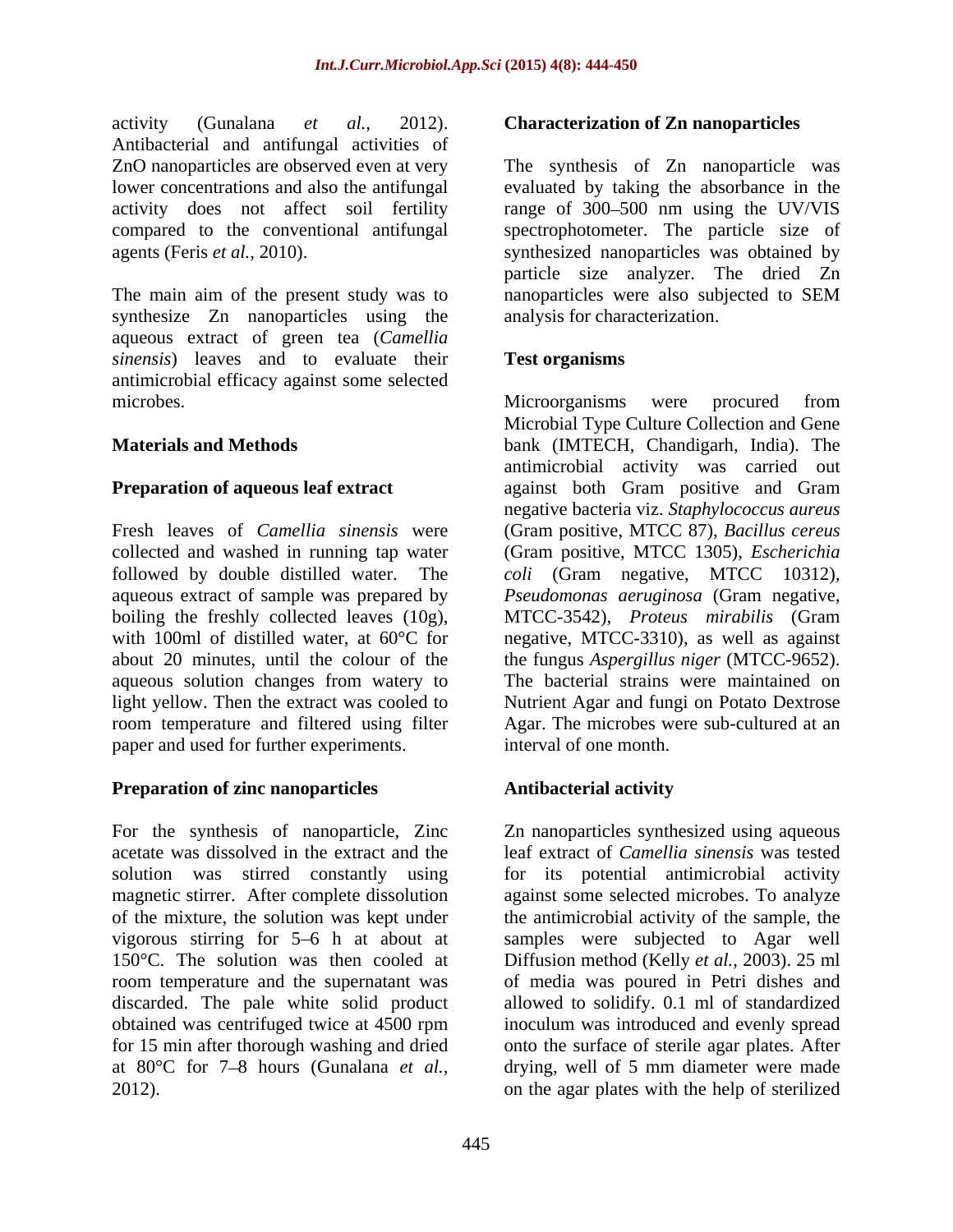cork borer. 100 µl of test sample was poured nm. The size of the particles was determined and Cefotaxime were used as positive nm. SEM characterizations of the

When the leaf extract incubated with Zn anoparticles showed significant to pale brown after one hour of incubation at showed maximum absorption at about 330

in the respective well and the plates were by particles size analyzer (Fig. 2). The sizes incubated for 24 hours at 37°C. Ampicillin of particle in diameter were found to be 853 control ns Zinc nitrate solution was taken as synthesized Zn nanoparticles are shown in negative control. Diameter of the zone of (Fig. 3) which reveals much lesser diameter inhibition was measured in mm and as compared to particle size analyzer. The expressed as Mean ± Standard Deviation nanoparticles were examined under various **Result and Discussion individual zinc particles as well as a number** nitrate, the colour changed from pale yellow antimicrobial activity against Gram positive room temperature (Fig. 1). The change in against a fungal strain. The results are colour indicates the formation of expressed as zone of inhibition  $(mm) \pm SD$ nanoparticles. UV spectroscopy analysis (Table 1). nm. SEM characterizations of the magnifications. SEM image has showed of aggregates. The synthesized Zn nanoparticles showed significant and Gram negative bacteria as well as (Table 1).

**Table.1** Antimicrobial activity of the Zn nanoparticle against selected microbes

| Sl.No. Name of Test Organism           |                                        | Zone of inhibition in mm $\pm$ SD |                                      |
|----------------------------------------|----------------------------------------|-----------------------------------|--------------------------------------|
|                                        | ZnO                                    |                                   | Zn Nitrate   Ampicillin   Cefotaxime |
|                                        | Nanoparticle                           | $60 \mu g/ml$                     | $60 \mu g/ml$                        |
| $\int$ Staphylococcus aureus           | $25 \pm 0.100$                         | $25 \pm 0.383$                    | $24 \pm 0.231$                       |
| Escherichia coli                       | $29 \pm 0.500$                         | $17 \pm 0.058$                    | $11 \pm 0.058$                       |
| $\vert$ Pseudomonas aeruginosa $\vert$ | $32 \pm 0.050$                         |                                   | $21 \pm 0.100$                       |
| Proteus mirabilis                      | $30 \pm 0.116$                         | $20 \pm 0.141$                    | $13 \pm 0.071$                       |
| <b>Bacillus cereus</b>                 | $30 \pm 0.188$   07±0.090   26 ± 0.435 |                                   | $28 \pm 0.289$                       |
| Aspergillus niger                      | $30 \pm 0.225$                         |                                   | $28 \pm 0.354$                       |

| Table.2<br>.√ of differer*<br>activity<br>$\ldots$ interopeants of $\ddotsc$<br>$\ldots$ reaf extraction<br>$$ measure | <sup>1</sup> microbes.<br>against<br>Amellia<br>8 <i>11101</i> 1819<br>$^{\circ}$ or $\cdot$ .<br>しししし |  |  |
|------------------------------------------------------------------------------------------------------------------------|--------------------------------------------------------------------------------------------------------|--|--|
|                                                                                                                        |                                                                                                        |  |  |

|  | Sl.No.   Name of Test Organism |                | Zone of inhibition in mm $\pm$ SD             |         |                |
|--|--------------------------------|----------------|-----------------------------------------------|---------|----------------|
|  |                                |                | Methanolic   Ethanolic   Chloroform   Aqueous |         |                |
|  |                                | Extract        | Extract                                       | Extract | Extract        |
|  | Staphylococcus aureus          |                | $25 \pm 0.283$   16 $\pm$ 0.141               |         | $14 \pm 0.283$ |
|  | Escherichia coli               |                | $27 \pm 0.071$   16 $\pm$ 0.212               |         | $14 \pm 0.071$ |
|  | Pseudomonas aeruginosa         | $24 \pm 0.071$ | $15 \pm 0.212$                                |         | $15 \pm 0.071$ |
|  | Proteus mirabilis              |                | $26 \pm 0.212$   16 $\pm$ 0.141               |         | $17 \pm 0.071$ |
|  | <b>Bacillus cereus</b>         | $25 \pm 0.071$ | $18 \pm 0.141$                                |         | $16 \pm 0.283$ |
|  | Aspergillus niger              |                | $26 \pm 0.212$   $17 \pm 0.071$               |         | $13 \pm 0.071$ |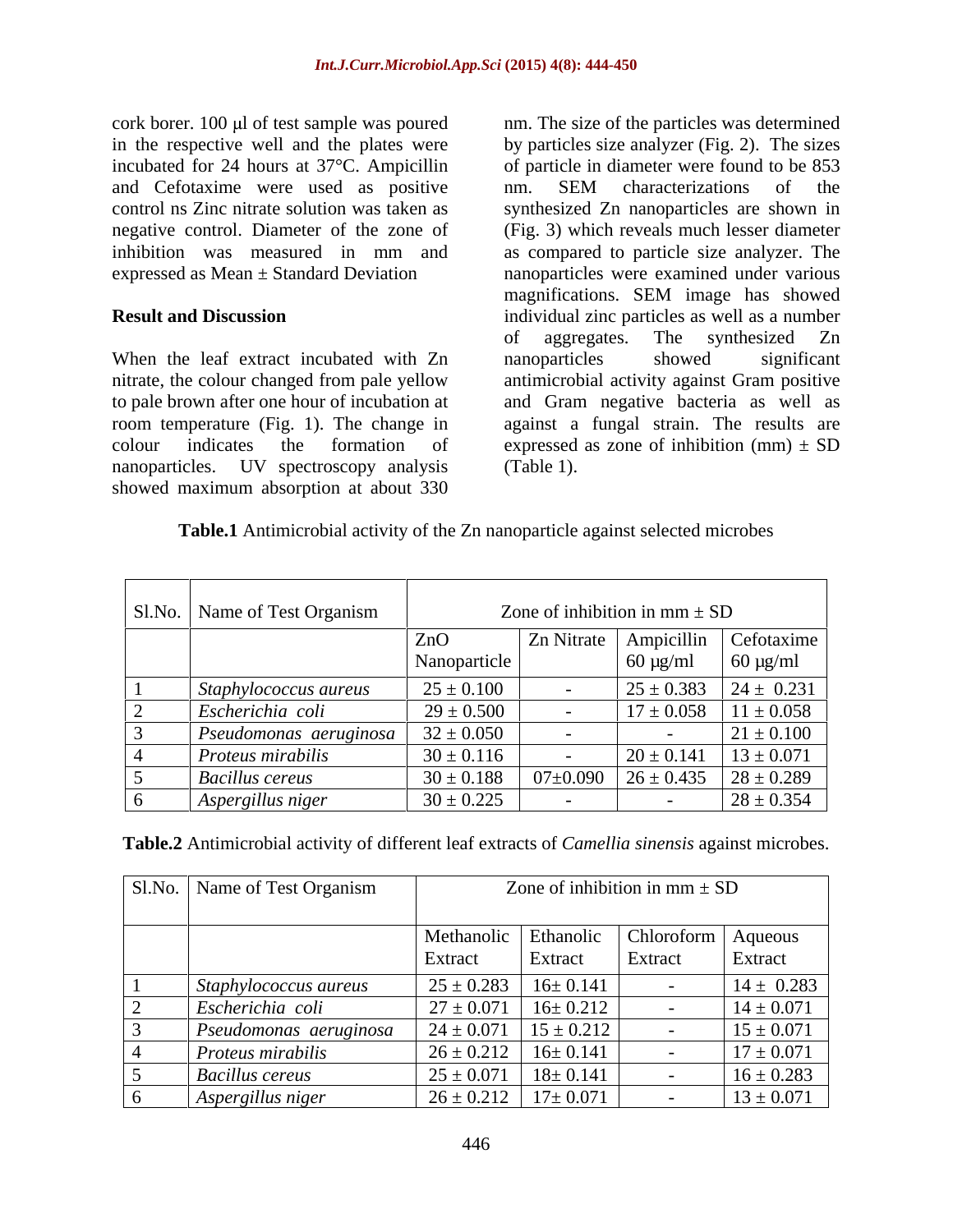**Fig.1** Biosynthesis of Zn nanoparticles using plant leaf extract of *Camellia sinensis*





 **(a)** Before synthesis **(b)** After synthesis of Zn nanoparticle

# **Fig.2** Particles size analysis

| $e^{\sigma^{\rm inc}_{\rm c}}$    | Brookhaven Instruments Corp.<br>90Plus Particle Sizing Software Ver. 5.27 | Date: Jan 22, 2015<br>Time: 14:55:48 |  |  |
|-----------------------------------|---------------------------------------------------------------------------|--------------------------------------|--|--|
| Sample ID<br>Operator ID<br>Notes | Sample T<br>mko                                                           | Batch: 0                             |  |  |
|                                   |                                                                           |                                      |  |  |



Lognormal Size Distribution

| C(d) | G(d) | d(nm) | C(d) | G(d) | d(nm) | C(d) | G(d) | d(nm) |
|------|------|-------|------|------|-------|------|------|-------|
| 75   | 80   | 895.0 | 40   | 97   | 838.3 | 5    | 26   | 759.8 |
| 80   | 70   | 905.7 | 45   | 99   | 845.9 | 10   | 44   | 779.6 |
| 85   | 58   | 918.2 | 50   | 100  | 353.4 | 15   | 58   | 793.2 |
| 90   | 44   | 934.3 | 55   | 99   | 861.1 | 20   | 70   | 804.2 |
| 95   | 26   | 958.6 | 60   | 97   | 868.8 | 25   | 80   | 813.8 |
|      |      |       | 65   | 93   | 877.0 | 30   | 87   | 822.4 |
|      |      |       | 70   | 87   | 885.6 | 35   | 93   | 830.5 |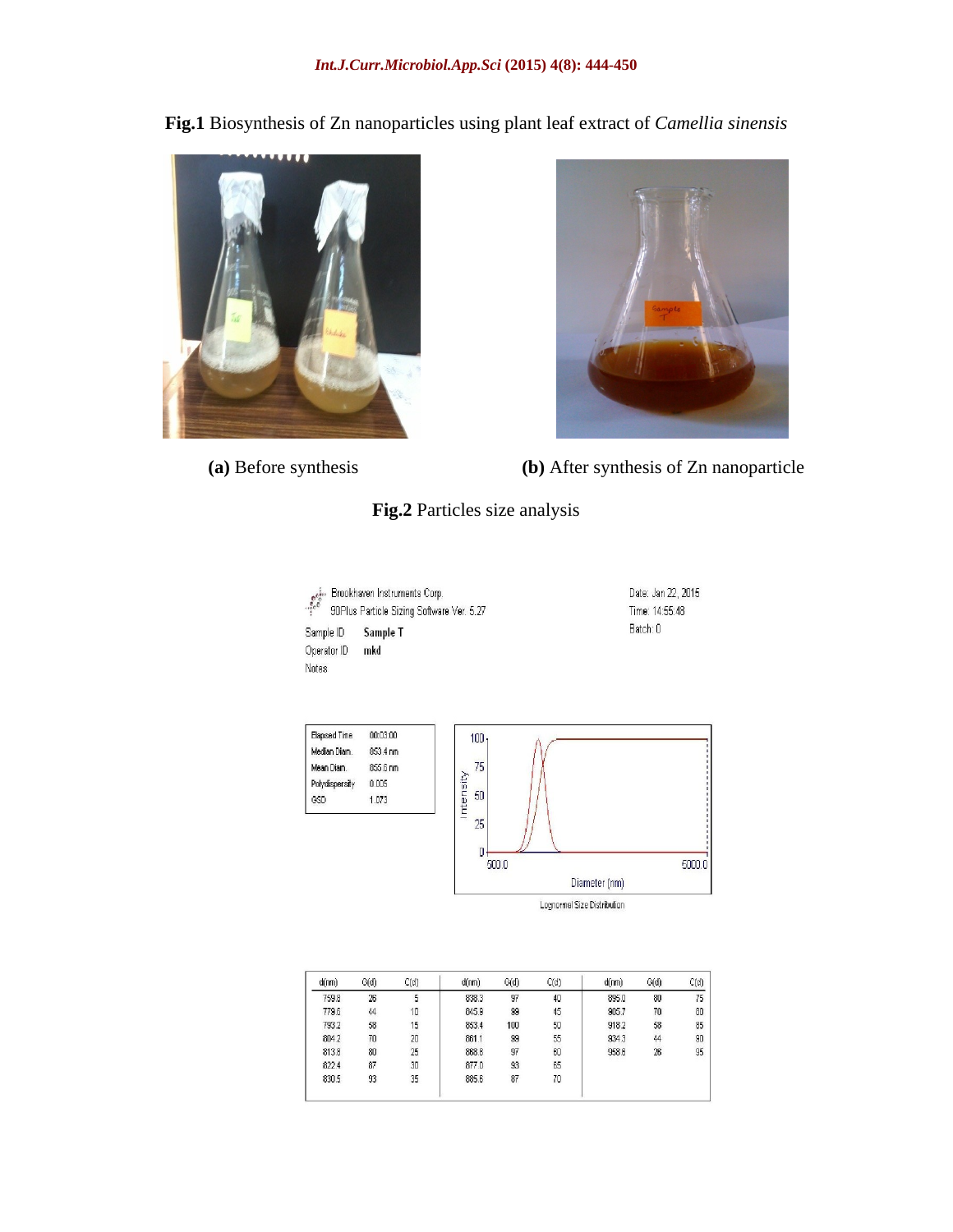**Fig.3(a-d)** Scanning Electron Microscopic images of ZnO nanoparticles





 **Fig.3(c) Fig.3(d)**

related bacteria *Bacillus subtilis, Escherichia coli Pseudomonas fluorescens Salmonella typhimurium* and



**Fig.3(a) Fig. 3(b)**



The maximum zone of inhibition had been *Staphylococcus aureus* had been reported found against *Pseudomonas aeruginosa* (32 (Russell and Hugo, 1994 and Ip *et al.,* ± 0.050) where as the minimum is found 2006). ZnO NPs are also known to exhibit against *Staphylococcus aureus* (25 ± 0.100). antimicrobial activities against *Listeria*  The solvent extract of the leaves were also *monocytogenes, Salmonella enteritidis* and found to be very significant against the *E. coli* (Russell and Hugo, 1994). The microbes. The methanolic extract showed formation of hydrogen peroxide from the highest activity against the tested microbes. Surface of ZnO is considered to be mainly The ethanolic and aqueous extract showed responsible for its antimicrobial property nearly similar activity after methanolic (Rai *et al.,* 2009) Thus from this study it can extract however no activity was recorded in be concluded that green tea leaf extracts can the chloroform extract (Table 2). Several be effectively used for synthesizing Zn research confirming antimicrobial activity nanoparticles. This study also suggests that of ZnO nanoparticles against the food green synthesised Zn nanoparticles can be used as an alternative to existing antimicrobial agents.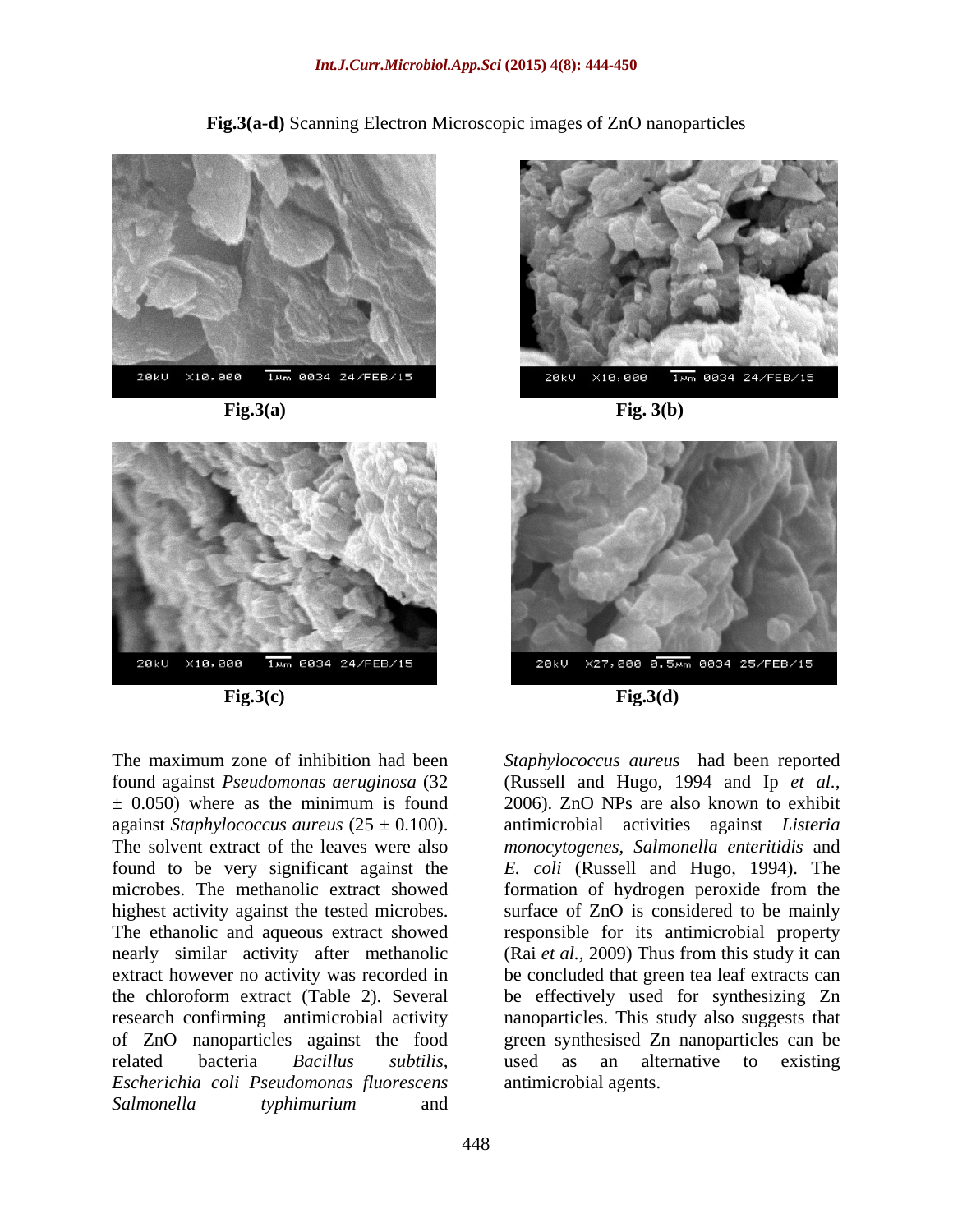The authors are thankful to the Institute Ip, M., Lui, S.L., Poon, V.K. *et al.* 2006. Level Biotech. Hub, D.H.S.K. College for providing the laboratory facilities where some of the experiments were carried out. The authors are also thankful to the Head, Iravani, S. 2011. Green synthesis of metal Dept. of Pharmaceutical Sciences, nanoparticles using plants. *Green*  Dibrugarh University for using Particle size Chem., 13: 2638–2650.

- Awwd, A., Salem, N., Abdeen, AOMM. and its antibacterial activity. *Int. J.*
- Duran, N., Marcato, P.D., Alves, O.L., *et al.* oxysporum strains. *J. Nanotechnol.,*  $3: 1-7.$  *ternatea. Res. Pharm.*,  $2: 10-21.$
- Feris, K., Otto, C., Tinker, J., *et al.* 2010. nanoparticle-mediated toxicity to antimic<br>gram-negative becterium 76–83. gram-negative bacterium 76–83.
- Gnanajobitha, G., Paulkumar, K., Vanaja, ananoparticles using Svensonia<br>M et al. 2013 Fruit-mediated hydrabadensis leaf extract and M., *et al.* 2013. Fruit-mediated synthesis of silver nanoparticles using Vitis vinifera and evaluation of  $\qquad \qquad$  efficacy. J.<br>their antimicrobial efficacy  $I$   $1117-1121$ . their antimicrobial efficacy. *J.* 1117–1121.<br>*Nanostructure Chem* 3:67 Russell, A.D., Hugo, W.B. 1994. *Nanostructure Chem.,* 3: 67.
- Gunalana, S., Sivaraja, R., Rajendranb, V. nanoparticles against bacterial and 370. fungal pathogens. *Prog. Natural Sci.*
- Ingle, A., Gade, A., Pierrat, S., *et al.* 2008. of silver nanoparticles synthesized<br>Mycosynthesis of silver nanoparticle from calli cells of *Citrullus acuminatum* and its activity against

**Acknowledgement** some human pathogenic bacteria, *Curr Nanosci., 4:* 141-144.

- Antimicrobial activities of silver dressings: an in vitro comparison*. J. Med. Microbiol., 55: 59-63.*
- *Chem.,* 13: 2638–2650.
- analyzer and also to SAIF, NEHU for SEM Kelly, K.L., Coronado, E., Zhao, L.L., et al. analysis. 2003.The optical properties of metal **References** shape and dielectric environment. *J.*  Kelly, K.L., Coronado, E., Zhao, L.L., *et al.* nanoparticles: the influence of size, *Phys. Chem. B., 107: 668-677.* 
	- 2013. Green synthesis of silver 2010. Green synthesis of silver nanoparticles using carob leaf extract nanoparticles using Argimone *Indust. Chem.*, 4: 29–34. *Indust. Chem.*, 4: 29–34. Khandelwal, N., Singh, A., Jain, D., *et al.* nanoparticles using *Argimone mexicana* leaf extract and evaluation of their antimicrobial activities. *Dig. J. Nanomater. Bios., Pp. 483-489.*
	- 2005. Mechanistic aspects of Malabdi, R., Mulgund, G., Meti, N. *et al.* biosynthesis of silver nano 2012.Antibacterial activity of silver particlesby several Fusarium nanoparticles synthesized by using 2012.Antibacterial activity of silver nanoparticles synthesized by using whole plant extracts of *Clitoria ternatea. Res. Pharm., 2:* 10–21.
	- Electrostatic interactions affect nanoparticles as a new generation of Rai, M., Yadav, A., Gade, A. 2009. Silver nanoparticles as a new generation of antimicrobials. *Biotechnol. Adv.,* 27:  $76 - 83.$
	- *Pseudomonas aeruginosa* PAO. *Langmuir,* 26(6): 4429–36.<br> **Example 18 Solution** Subsetstands Constanting Contractors Constanting Constanting Constanting Constanting Constanting Constanting Constanting Constanting Constanting Constanting Constanting Co Rao, M., Savithramma, L.N. 2011. Biological synthesis of silver nanoparticles using *Svensonia hydrabadensis* leaf extract and evaluation of their antimicrobial efficacy. *J. Pharm. Sci. Res*.*,* 3: 1117 1121.
	- 2012. Green synthesized ZnO silver. Prog. Med. Chem., 31: 351– Russell, A.D., Hugo, W.B. 1994. Antimicrobial activity and action of silver. *Prog. Med. Chem.,* 31: 351 370.
	- *Mater. Int.,* 22(6): 693 700. T. *et al.* 2011. Biomedical potential Mycosynthesis of silver nanoparticle from calli cells of *Citrullus*<br>susing the fungus *Eusarium* colocynthis (L.) Schrad. J. susing the fungus *Fusarium*  Satyavani, K., Gurudeeban, S., Ramanathan, of silver nanoparticles synthesized from calli cells of *Citrullus colocynthis* (L.) Schrad. *J. Nanobiotechnol.,* 9: 43.